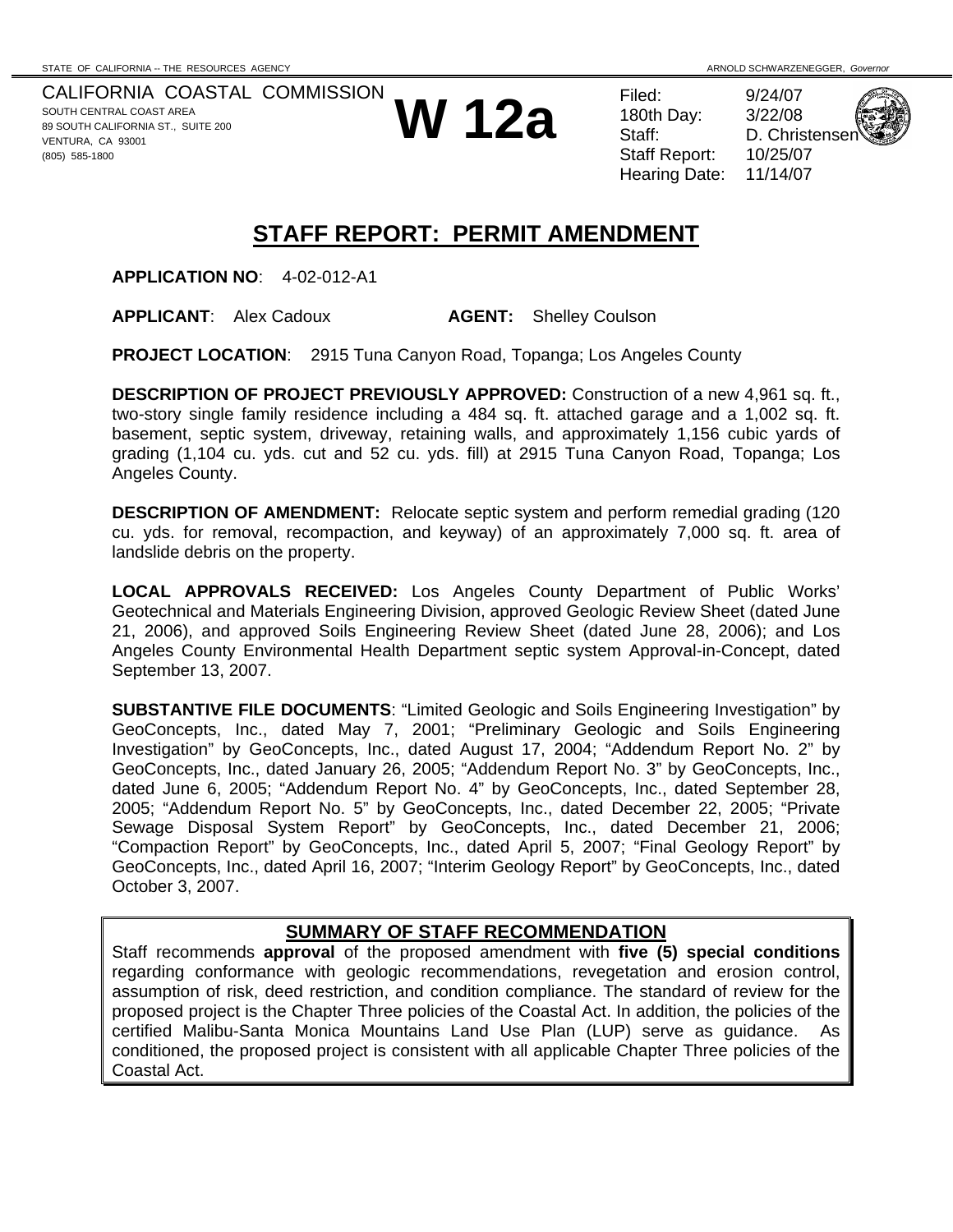**PROCEDURAL NOTE**: The Commission's regulations provide for referral of permit amendment requests to the Commission if:

#### *1) The Executive Director determines that the proposed amendment is a material change,*

### *2) Objection is made to the Executive Director's determination of immateriality, or*

#### *3) The proposed amendment affects conditions required for the purpose of protecting a coastal resource or coastal access.*

If the applicant or objector so requests, the Commission shall make an independent determination as to whether the proposed amendment is material. 14 Cal. Code of Regulations Section 13166. In this case, the Executive Director has determined that the proposed amendment is a material change to the project and has the potential to affect conditions required for the purpose of protecting a coastal resource.

# **I. STAFF RECOMMENDATION**

#### **MOTION:** *I move that the Commission approve the proposed amendment to Coastal Development Permit No 4-02-012 pursuant to the staff recommendation.*

### **STAFF RECOMMENDATION OF APPROVAL:**

Staff recommends a **YES** vote. Passage of this motion will result in approval of the permit amendment as conditioned and adoption of the following resolution and findings. The motion passes only by affirmative vote of a majority of the Commissioners present.

## **RESOLUTION TO APPROVE THE PERMIT:**

The Commission hereby approves the coastal development permit amendment on the ground that the development as amended and subject to conditions, will be in conformity with the policies of Chapter 3 of the Coastal Act and will not prejudice the ability of the local government having jurisdiction over the area to prepare a Local Coastal Program conforming to the provisions of Chapter 3. Approval of the permit amendment complies with the California Environmental Quality Act because either 1) feasible mitigation measures and/or alternatives have been incorporated to substantially lessen any significant adverse effects of the amended development on the environment, or 2) there are no feasible mitigation measures or alternatives that would substantially lessen any significant adverse impacts of the amended development on the environment.

## **II. Standard and Special Conditions**

*NOTE: Unless specifically altered by the amendment, all standard and special conditions previously applied to Coastal Development Permit 4-02-012 remain in effect. In addition, the following five special conditions are hereby imposed as a condition upon the proposed project as amended pursuant to CDP 4-02-012-A1.*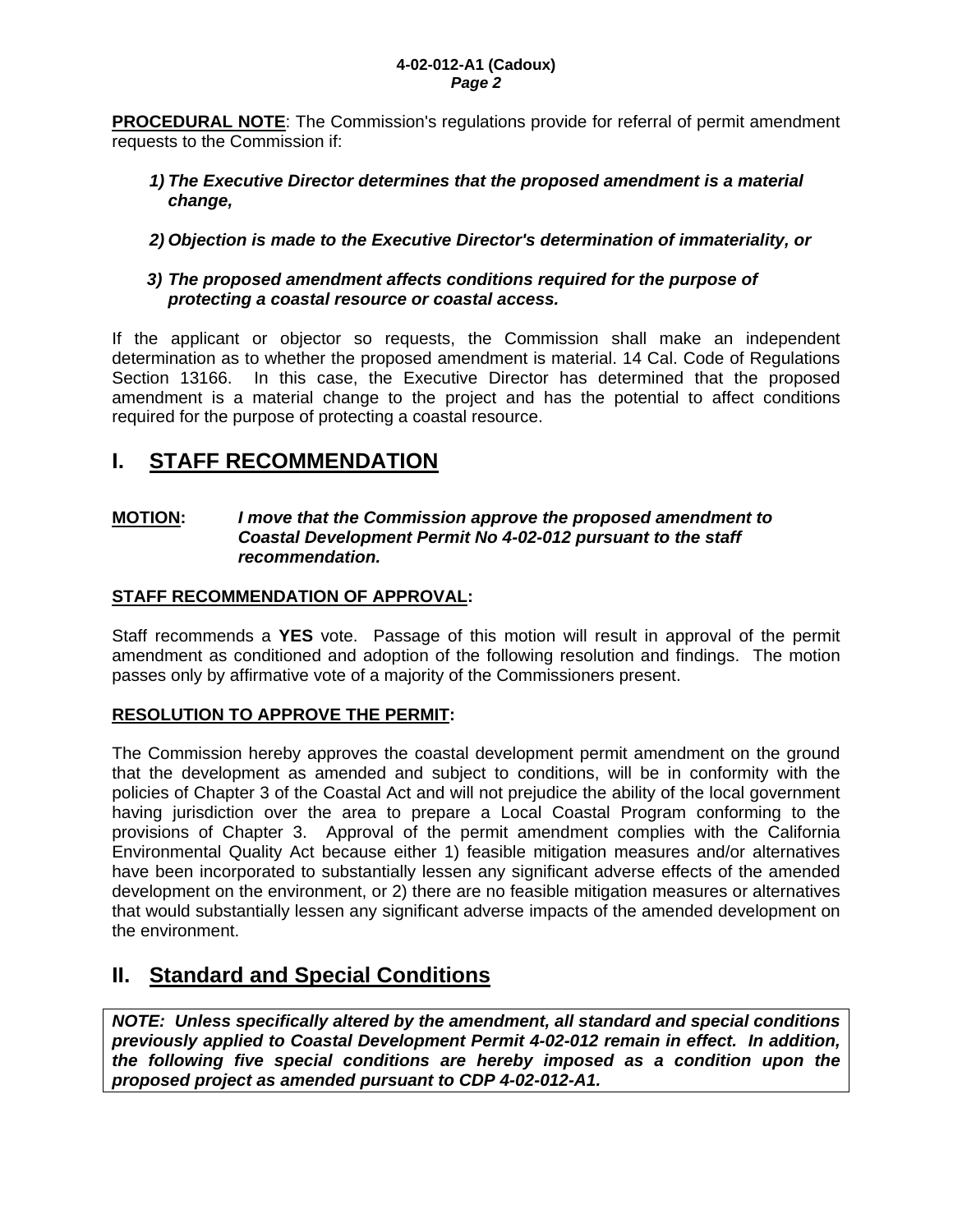#### **SPECIAL CONDITIONS**

#### **1. Plans Conforming to Geotechnical Engineer's Recommendations**

By acceptance of this permit amendment, the applicant agrees to comply with the recommendations contained in the "Limited Geologic and Soils Engineering Investigation" dated May 7, 2001, "Preliminary Geologic and Soils Engineering Investigation" dated August 17, 2004, "Addendum Report No. 2" dated January 26, 2005, "Addendum Report No. 3" dated June 6, 2005, "Addendum Report No. 4" dated September 28, 2005, "Addendum Report No. 5" dated December 22, 2005, "Private Sewage Disposal System Report" dated December 21, 2006, "Compaction Report" dated April 5, 2007, "Final Geology Report" dated April 16, 2007, and the "Interim Geology Report" dated October 3, 2007, all by GeoConcepts, Inc., and that all such recommendations shall be incorporated into all final design and construction, including recommendations concerning grading, drainage, and sewage disposal.

The final plans approved by the consultant shall be in substantial conformance with the plans approved by the Commission relative to grading and drainage. No substantial changes in the proposed development approved by the Commission may occur without an approved amendment(s) to this permit or new Coastal Development Permit(s).

#### **2. Revegetation and Erosion Control Plan**

*Prior to issuance of the Coastal Development Permit Amendment*, the applicant shall submit, for the review and approval of the Executive Director, a detailed Revegetation and Erosion Control Plan and Monitoring Program, prepared by a licensed Landscape Architect or qualified Resource Specialist, for all areas of the project site temporarily disturbed by as-built slope remediation grading activities. Within 60 days of the issuance of this coastal development permit, the applicant shall commence implementation of the approved Revegetation and Erosion Control Plan. The Executive Director may grant additional time for good cause. The plans shall identify the species, extent, and location of all plant materials and shall incorporate the following criteria:

#### *a. Technical Specifications*

- 1) The Revegetation and Erosion Control Plan shall provide for the stabilization of exposed soils in the project area with native plant species and in accordance with the approved long-term fuel modification plan submitted pursuant to CDP 4-02-012. Selected native plant species must be endemic to the Santa Monica Mountains, as listed by the California Native Plant Society - Santa Monica Mountains Chapter in their document entitled Recommended List of Plants for Landscaping in the Santa Monica Mountains dated February 5, 1996. All native plant species shall be of local genetic stock. No plant species listed as problematic and/or invasive by the California Native Plant Society, the California Invasive Plant Council, or by the State of California shall be employed or allowed to naturalize or persist on the site. No plant species listed as a 'noxious weed' by the State of California or the U.S. Federal Government shall be utilized or maintained within the property.
- 2) Planting shall be adequate to provide 90 percent coverage within two (2) years, and this requirement shall apply to all disturbed soils. Plantings shall be maintained in good growing condition throughout the life of the project and, whenever necessary, shall be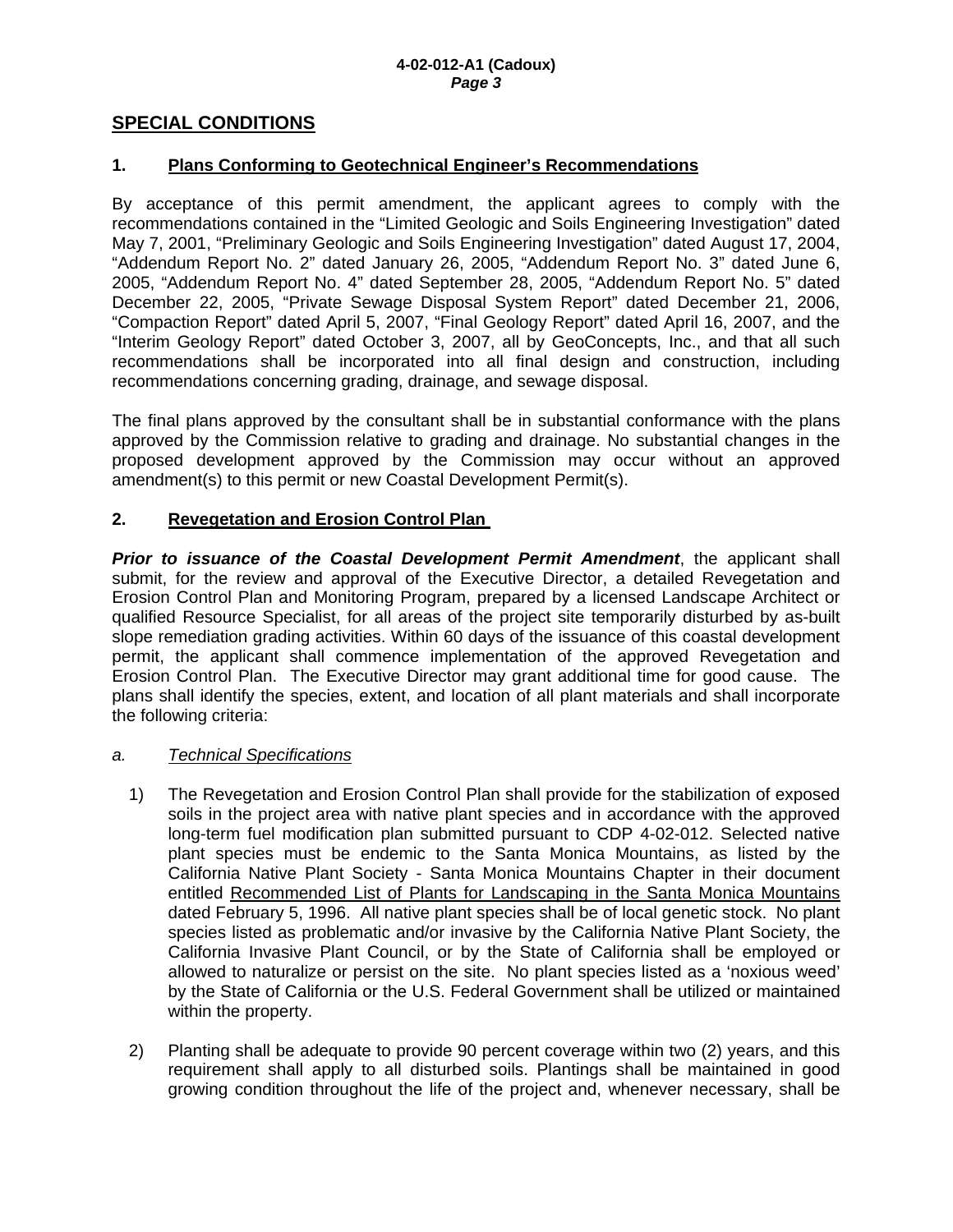replaced with new plant materials to ensure continued compliance with applicable landscape requirements.

3) Until plantings become established, the applicant shall also install or construct temporary sediment basins (including debris basins, desilting basins, or silt traps), temporary drains and swales, sand bag barriers, silt fencing, and shall stabilize any stockpiled fill with geofabric covers or other appropriate cover, install geotextiles or mats on all cut or fill slopes, and close and stabilize open trenches. These erosion control measures shall be required on the project site during grading operations and maintained throughout the development process to minimize erosion and sediment from runoff waters during construction. All sediment should be retained on-site, unless removed to an appropriate, approved dumping location either outside of the coastal zone or within the coastal zone to a site permitted to receive fill.

#### *b. Monitoring*

Five years from the date of completion of the proposed development the applicant shall submit for the review and approval of the Executive Director, a revegetation monitoring report, prepared by a licensed Landscape Architect or qualified Resource Specialist, that certifies the revegetation is in conformance with the revegetation plan approved pursuant to this Special Condition. The monitoring report shall include photographic documentation of plant species and plant coverage.

If the revegetation monitoring report indicates the site is not in conformance with or has failed to meet the performance standards specified in the revegetation plan approved pursuant to this permit, the applicant, or successors in interest, shall submit a revised or supplemental revegetation plan for the review and approval of the Executive Director. The revised revegetation plan must be prepared by a licensed Landscape Architect or a qualified Resource Specialist and shall specify measures to remediate those portions of the original plan that have failed or are not in conformance with the original approved plan.

The Permittee shall undertake development in accordance with the final approved plan. Any proposed changes to the approved final plan shall be reported to the Executive Director. No changes to the approved final plan shall occur without a Coastal Commission - approved amendment to the coastal development permit, unless the Executive Director determines that no amendment is required.

#### **3. Assumption of Risk**

By acceptance of this permit, the applicant acknowledges and agrees (i) that the site may be subject to hazards from erosion, landslide, and slope failure; (ii) to assume the risks to the applicant and the property that is the subject of this permit of injury and damage from such hazards in connection with this permitted development; (iii) to unconditionally waive any claim of damage or liability against the Commission, its officers, agents, and employees for injury or damage from such hazards; and (iv) to indemnify and hold harmless the Commission, its officers, agents, and employees with respect to the Commission's approval of the project against any and all liability, claims, demands, damages, costs (including costs and fees incurred in defense of such claims), expenses, and amounts paid in settlement.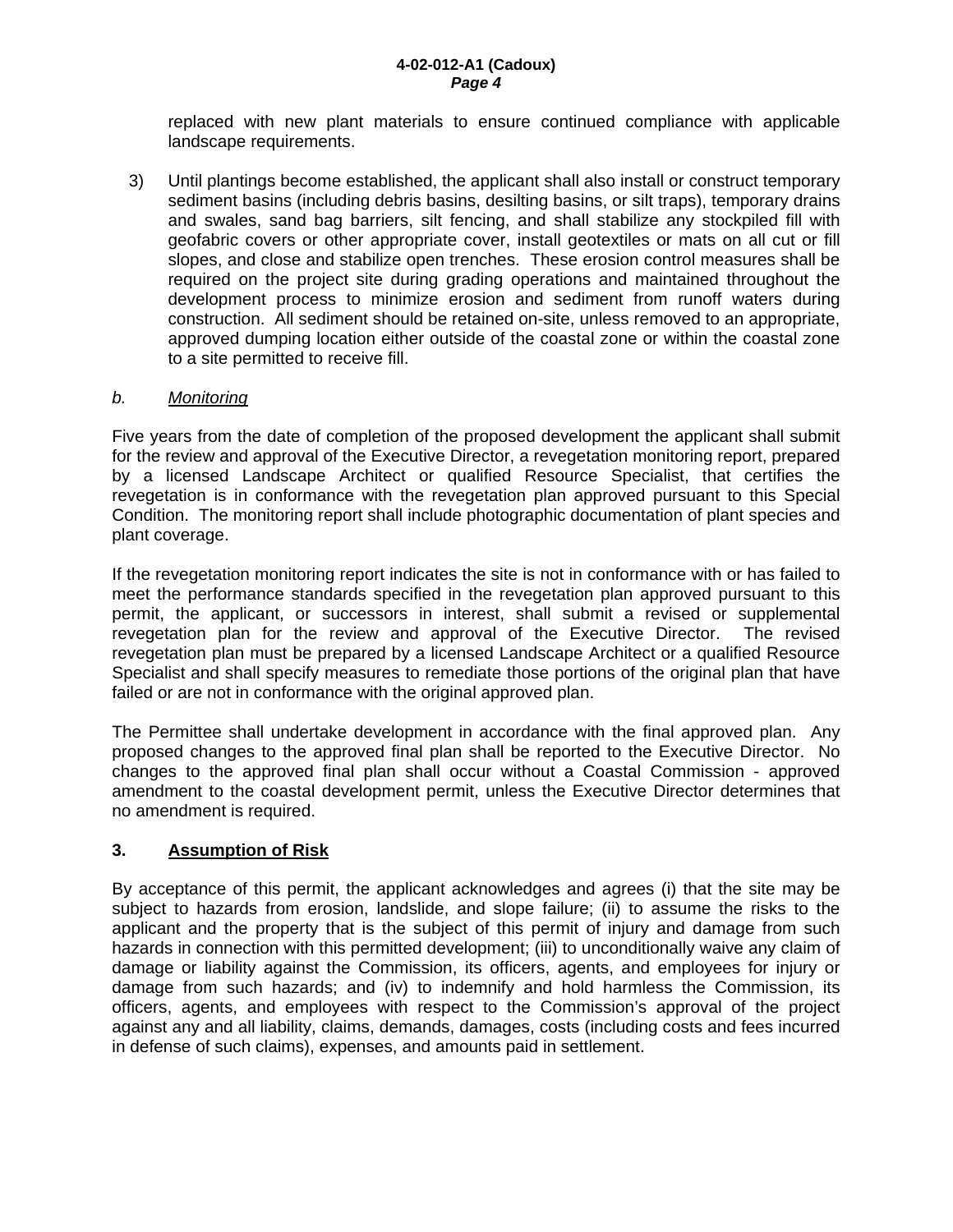#### **4. Deed Restriction**

*Prior to issuance of this Coastal Development Permit Amendment*, the applicant shall submit to the Executive Director for review and approval documentation demonstrating that the applicant has executed and recorded against the parcel(s) governed by this permit amendment a deed restriction, in a form and content acceptable to the Executive Director: (1) indicating that, pursuant to this permit amendment, the California Coastal Commission has authorized development on the subject property, subject to terms and conditions that restrict the use and enjoyment of that property; and (2) imposing the Special Conditions of this permit amendment, as covenants, conditions and restrictions on the use and enjoyment of the Property. The deed restriction shall include a legal description of the entire parcel or parcels governed by this permit amendment. The deed restriction shall also indicate that, in the event of an extinguishment or termination of the deed restriction for any reason, the terms and conditions of this permit amendment, shall continue to restrict the use and enjoyment of the subject property so long as either this permit or the development it authorizes, or any part, modification, or amendment thereof, remains in existence on or with respect to the subject property.

#### **5. Condition Compliance**

Within 90 days of Commission action on this coastal development permit amendment application, or within such time as the Executive Director may grant for good cause, the applicant shall satisfy all requirements specified in the conditions hereto that the applicant is required to satisfy prior to issuance of this permit. Failure to comply with this requirement may result in the institution of enforcement action under the provisions Chapter 9 of the Coastal Act.

## **III. Findings and Declarations**

The Commission hereby finds and declares:

## **A. Amendment Description and Background**

The subject 2.5 acre property is located on Tuna Canyon Road within the southeast portion of the Santa Monica Mountains area, Los Angeles County (**Exhibits 1-2**). The area surrounding the project site is characterized by natural hillside terrain and is moderately developed with custom single family residences. On May 13, 2004, the Commission approved Coastal Development Permit 4-02-012 (Kelly) for construction of a new 4,961 sq. ft., two-story single family residence, with a 484 sq. ft. attached garage, 1,002 sq. ft. basement, septic system, driveway, retaining walls, and approximately 1,156 cubic yards of grading (1,104 cu. yds. cut and 52 cu. yds. fill) on the subject property (**Exhibit 3**). The project was approved by the Commission subject to special conditions regarding 1) geologic recommendations, 2) drainage and polluted runoff control, 3) landscaping and erosion control plans, 4) wildfire waiver, 5) structural appearance, 6) future development, 7) lighting restriction, 8) deed restriction, 9) oak tree mitigation, 10) habitat impact mitigation, 11) removal of excess excavated material, and 12) an approved Los Angeles County Geologic Review Sheet.

Two years later, on May 11, 2006, the applicant requested a time extension for CDP 4-02-012. On September 8, 2006, the Executive Director determined that there were no changed circumstances affecting the proposed development's consistency with the Coastal Act and provided notice of the extension request to neighboring property owners within 100 feet of the subject property. Commission Regulations state that "if no objection is received at the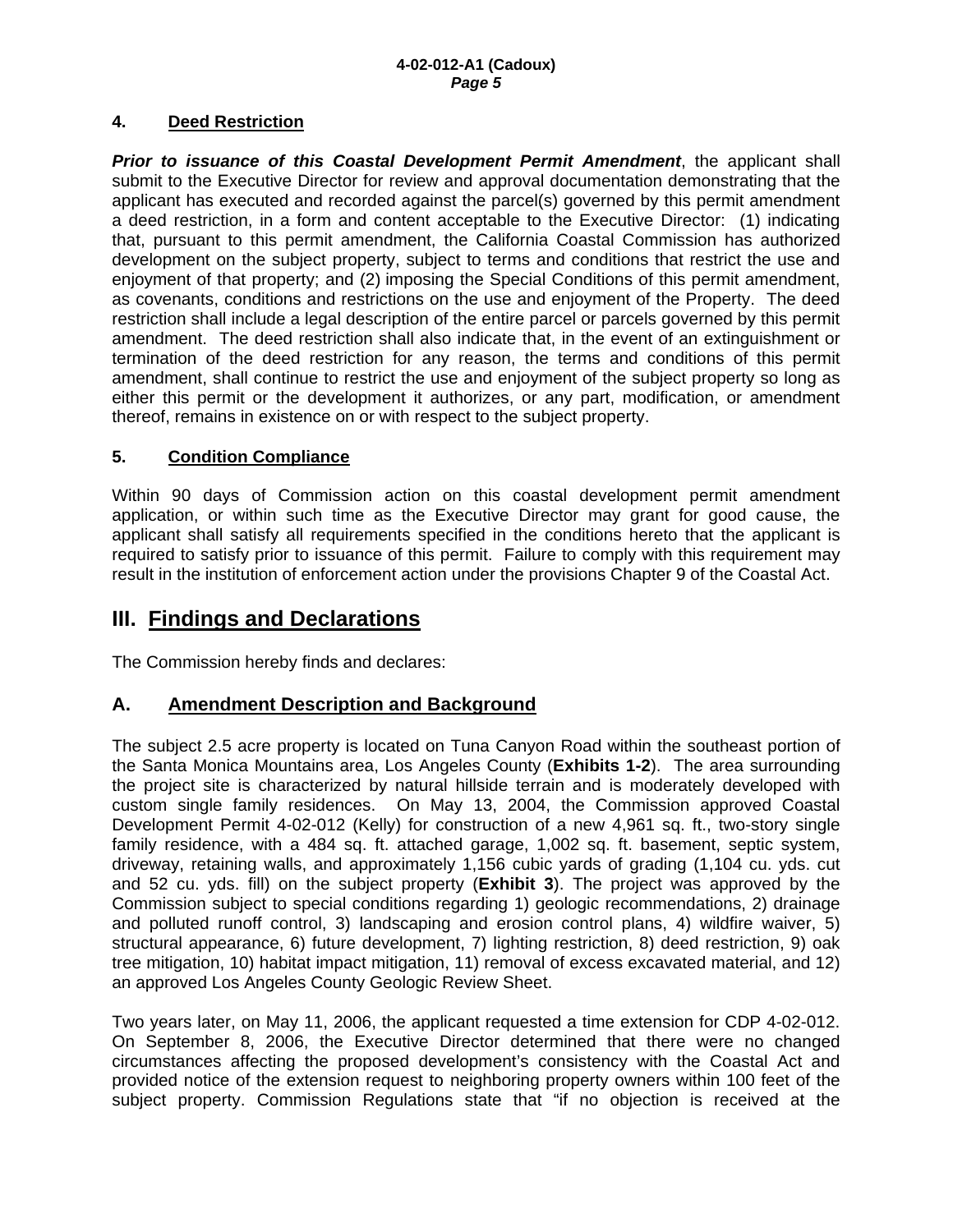#### **4-02-012-A1 (Cadoux)**  *Page 6*

Commission office within 10 working days of publishing notice, the determination of consistency shall be conclusive…and the Executive Director shall issue the extension." In this case, a letter of objection to the time extension was received by the Commission on September 22, 2006, within 10 working days of the mailed notice. The objection letter was from an adjacent property owner who asserted that ground movement occurred within a large active landslide on the subject property after the winter rains of 2005. Also on September 22, 2006, the applicant satisfied all "prior to issuance" special conditions of CDP 4-02-012 and the permit was issued. However, because the Commission received an objection regarding the time extension request that must be reported to the Commission for a changed circumstances determination, the applicant was notified that development authorized by CDP 4-02-012 could not commence until the objection matter is resolved.

Review of the objection revealed that the winter storms of 2005 created a landslide condition that was evidenced by ground cracking and a few inches of movement on a portion of the subject property. In June 2005 the applicant's geotechnical consultants evaluated the landslide condition, delineated its extent, and recommended removal and recompaction of the landslide debris on the property (**Exhibit 4**). The landslide area on the property is approximately 7,000 sq. ft. in size, with a maximum depth of about 10 feet. The applicant's geotechnical consultants also indicated that proposed seepage pits should be relocated closer to the residence in order to avoid the landslide area. In addition, the geotechnical consultants found that the previously approved residence, driveway, and retaining walls on the site would not be adversely affected by the landslide since no landslide debris is located in the area of the residential development. However, the remedial grading and septic system relocation recommended by the geotechnical consultants was not previously considered by the Commission in its 2004 approval of the project. To resolve this issue, the applicant submitted a coastal development permit amendment application on January 17, 2007 for the remedial grading work and seepage pit relocation. Due to delays in acquiring County Health Department approval of the proposed seepage pit relocation, the amendment application was not filed complete until September 24, 2007.

The applicant proposes to perform remedial grading (removal, recompaction, and keyway) of an approximately 7,000 sq. ft. area of landslide debris on the subject property, and to relocate the septic system in order to be further set back from the landslide area (**Exhibits 5-6**). The additional grading proposed under this permit amendment is 120 cu. yds. The proposed slope remediation area is located between 80 and 200 feet west of the previously approved residence on the property, within the applicant's and neighboring residence's Fire Department-required fuel modification zones, and as such, will not involve removal of any undisturbed native vegetation that is considered environmentally sensitive habitat area (ESHA).

According to the applicant, the proposed additional grading to stabilize the landslide slope was already completed in October 2007, and the grading work for the residence associated with CDP 4-02-012 was also previously completed a year prior, in October 2006. Therefore, the applicant now requests after-the-fact approval of the as-built grading work that is the subject of this permit amendment.

The applicant has submitted final grading and drainage plans for the proposed project which reflect the revised grading requirements for the amended project, and also include the consulting geotechnical engineer's recommendation for remedial grading of the landslide debris area. The plans have been certified in writing by the project's consulting geotechnical engineer indicating that the plans are in conformance with the consultant's recommendations for geologic stability of the project site. In addition, the applicant has provided Commission staff with followup geologic reports that provide the consultant's findings and recommendations following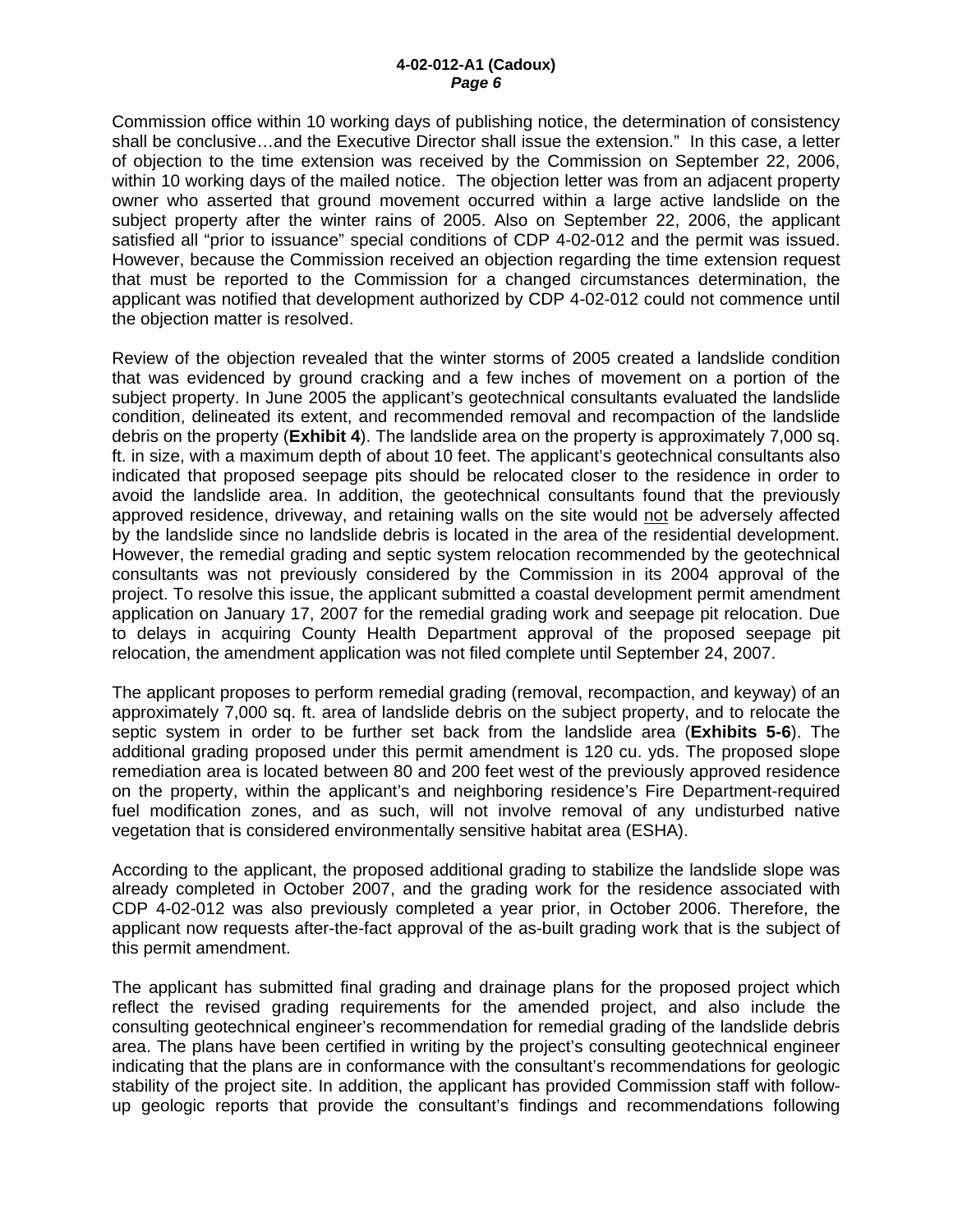geologic field observation and testing conducted during grading operations on the site. The proposed septic system relocation has also been reviewed and approved by the consulting geologic engineering consultant, as well as the consulting environmental health specialist and Los Angeles County Health Department.

## **B. Hazards and Geologic Stability**

The proposed development is located in the Malibu/Santa Monica Mountains area, an area that is generally considered to be subject to an unusually high amount of natural hazards. Geologic hazards common to the Santa Monica Mountains area include landslides, erosion, and flooding. In addition, fire is an inherent threat to the indigenous chaparral community of the coastal mountains. Wildfires often denude hillsides in the Santa Monica Mountains of all existing vegetation, thereby contributing to an increased potential for erosion and landslides on property.

Section 30253 of the Coastal Act states in pertinent part that new development shall:

- *(1) Minimize risks to life and property in areas of high geologic, flood, and fire hazard.*
- *(2) Assure stability and structural integrity, and neither create nor contribute significantly to erosion, instability, or destruction of the site or surrounding area or in any way require the construction of protective devices that would substantially alter natural landforms along bluffs and cliffs.*

The proposed development is located on a hillside lot in the Santa Monica Mountains, an area generally considered to be subject to an unusually high amount of natural hazards. Geologic hazards common to the Santa Monica Mountains area include landslides, erosion, and flooding. In addition, fire is an inherent threat to the indigenous chaparral community of the coastal mountains. Wild fires often denude hillsides in the Santa Monica Mountains of all existing vegetation, thereby contributing to an increased potential for erosion and landslides on property. Section 30253 of the Coastal Act mandates that new development be sited and designed to provide geologic stability and structural integrity, and minimize risks to life and property in areas of high geologic, flood, and fire hazard.

The applicant is requesting to amend the subject permit to allow for remedial grading (120 cu. yds. for landslide debris removal, recompaction, and keyway) of a 7,000 sq. ft. landslide area on the property and relocation of the septic system to comply with recommendations of the project geologic consultant. The applicant submitted a "Limited Geologic and Soils Engineering Investigation" dated May 7, 2001, "Preliminary Geologic and Soils Engineering Investigation" dated August 17, 2004, "Addendum Report No. 2" dated January 26, 2005, "Addendum Report No. 3" dated June 6, 2005, "Addendum Report No. 4" dated September 28, 2005, "Addendum Report No. 5" dated December 22, 2005, "Private Sewage Disposal System Report" dated December 21, 2006, "Compaction Report" dated April 5, 2007, "Final Geology Report" dated April 16, 2007, and "Interim Geology Report" dated October 3, 2007, all prepared by GeoConcepts, Inc., for the subject site evaluating the geologic stability of the site in relation to site development.

According to the June 6, 2005 Addendum Report #3 by GeoConcepts Inc., the winter storms of 2005 created a landslide condition on the subject property that was evidenced by ground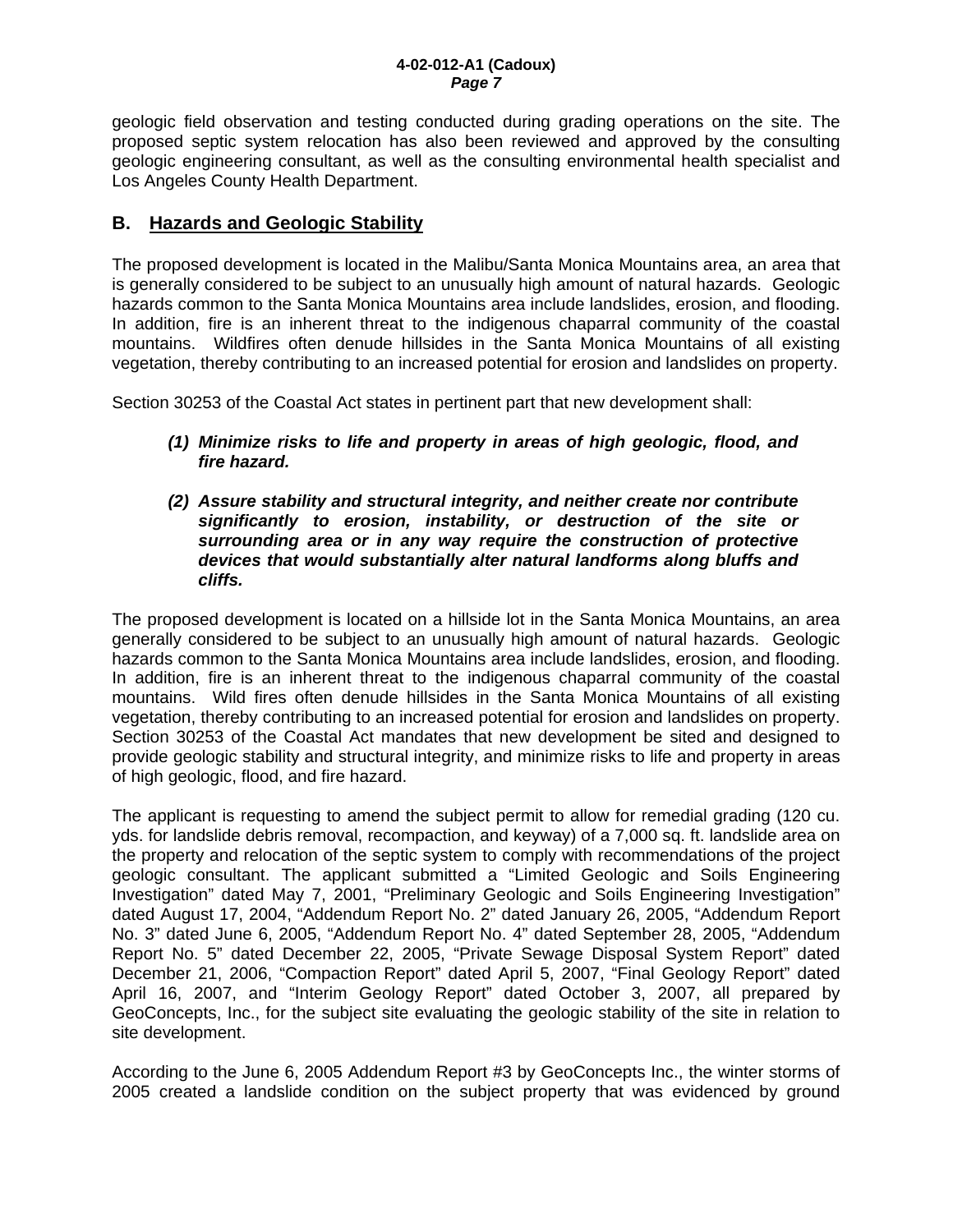cracking and movement. The geotechnical consultants evaluated the landslide condition, determined its extent, and recommended removal and recompaction of an approximately 7,000 sq. ft. area of the property that contains the landslide debris. Addendum Reports # 4 and #5 by GeoConcepts Inc., dated September 28, 2005 and December 22, 2005 respectively, indicate that the previously approved residence development area will not be adversely affected by the landslide since no landslide debris is located in the area of the residence. However, the proposed seepage pits located within the area of the landslide were recommended to be relocated in order to be further set back from the landslide area of the site.

The County Department of Public Works Geotechnical and Materials Engineering Division provided a thorough review of site conditions in relation to proposed development and, on June 28, 2006, recommended approval of the project that was approved by the Commission pursuant to CDP 4-02-012, in addition to the remedial grading work for the landslide area that is the subject of this amendment. In addition, the proposed septic system relocation was reviewed and approved by the consulting geologic engineering consultant, environmental health specialist, and the County Health Department.

The proposed slope remediation area is located between 80 and 200 feet west of the previously approved residence on the property. According to the applicant, the proposed additional grading to stabilize the landslide slope was already completed in October 2007, and the grading work for the residence associated with CDP 4-02-012 was also previously completed a year prior, in October 2006. The applicant therefore seeks after-the-fact approval for the as-built grading work that is the subject of this permit amendment. The applicant has submitted revised grading and drainage plans for the proposed project which reflect the revised grading requirements for the amended project, and also include the consulting geotechnical engineer's recommendation for remedial grading of the landslide debris area. The plans have been certified in writing by the project's consulting geotechnical engineer indicating that the plans are in conformance with the consultants recommendations for geologic stability of the project site. In addition, the applicant has provided Commission staff with follow-up geologic reports that provide the consultant's findings and recommendations following geologic field observation and testing conducted during grading operations on the site. The follow-up geologic reports prepared by GeoConcepts, Inc., dated 4/5/07, 4/16/07, and 10/3/07, indicate that the geologic structure and lithology exposed during grading were as anticipated in previous reports and provides additional recommendations for planting, drainage, and irrigation. Based on the consultant's comprehensive evaluation of the site's geology and the proposed development, they have found that the proposed project is adequate to remediate the landslide condition on the property and that the remainder of the previously approved development on-site will be safe from landslide, settlement, and slippage and not adversely affect adjacent property.

The submitted geologic reports that concern the amended project contain several recommendations to be incorporated into project grading, planting, irrigation, sewage disposal, and drainage to ensure the stability and geologic safety of the proposed project site and adjacent property. To ensure that the recommendations of the consultants have been incorporated into all proposed development, the Commission, as specified in **Special Condition No. One (1)**, requires the applicant to comply with and incorporate the recommendations contained in the submitted geologic reports into all final design and construction. Final plans approved by the consultants shall be in substantial conformance with the plans approved by the Commission. Any substantial changes to the proposed development, as approved by the Commission, which may be recommended by the consultant shall require an amendment to the permit or a new coastal development permit.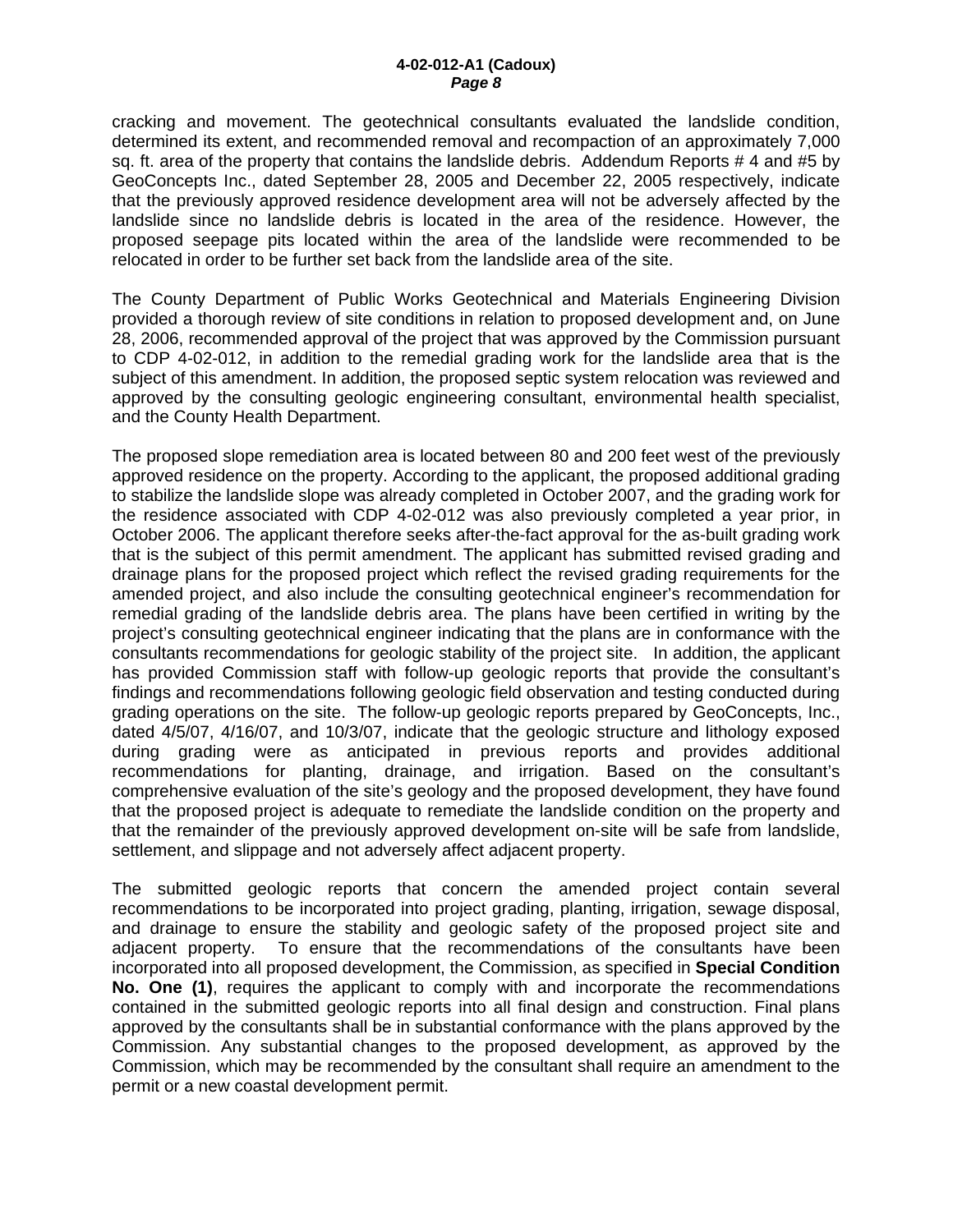#### **4-02-012-A1 (Cadoux)**  *Page 9*

The Commission finds that minimization of site erosion will add to the stability of the site. Erosion can best be minimized by requiring the applicant to plant all disturbed areas of the site with native plants and consistent with the fire protection requirements. In past permit actions the Commission has found that invasive and non-native plant species are typically characterized as having a shallow root structure in comparison with their high surface/foliage weight and/or require a greater amount of irrigation and maintenance than native vegetation. In comparison, the Commission finds that native plant species are typically characterized not only by a well developed and extensive root structure in comparison to their surface/foliage weight but also by their low irrigation and maintenance requirements. Therefore, in order to ensure the stability and geotechnical safety of the site, **Special Condition No. Two (2)** specifically requires the applicant to submit, for the review and approval of the Executive Director, a detailed Revegetation and Erosion Control Plan, prepared by a licensed Landscape Architect or qualified Resource Specialist, for all areas of the project site temporarily disturbed by as-built slope remediation grading activities. This plan must incorporate native plants, of local genetic stock, consistent with the fuel modification (Zone C) requirements of the Los Angeles County Fire Department. Special Condition No. 2 also specifies that the applicant shall commence implementation of the approved Revegetation and Erosion Control Plan within 60 days of the issuance of this coastal development permit.

Further, the proposed project, as conditioned to ensure that the disturbed portions of the site are revegetated with native vegetation, has been designed to ensure slope stability on site to the maximum extent feasible. However, the Coastal Act recognizes that certain development projects located in geologically hazardous areas, such as the subject site, still involve the taking of some risk. Coastal Act policies require the Commission to establish the appropriate degree of risk acceptable for the proposed development and to determine who should assume the risk. When development in areas of identified hazards is proposed, the Commission considers the hazard associated with the project site and the potential cost to the public, as well as the individual's right to use his property. As such, the Commission finds that due to the foreseen possibility of erosion, landslide, and slope failure, the applicant shall assume these risks as a condition of approval. Therefore, **Special Condition No. Three (3)** requires the applicant to waive any claim of liability against the Commission for damage to life or property which may occur as a result of the permitted development. The applicant's assumption of risk, will show that the applicant is aware of and appreciates the nature of the hazards which exist on the site, and which may adversely affect the stability or safety of the proposed development. Finally, **Special Condition No. Four (4)** requires the applicant to record a deed restriction that imposes the terms and conditions of this permit as restrictions on use and enjoyment of the subject property and provides any prospective purchaser with recorded notice that the restrictions are imposed on the subject property.

For the reasons set forth above, the Commission finds that, as conditioned, the proposed project is consistent with Section 30253 of the Coastal Act.

#### **C. Water Quality**

Section 30231 of the Coastal Act states:

*The biological productivity and the quality of coastal waters, streams, wetlands, estuaries, and lakes appropriate to maintain optimum populations of marine organisms and for the protection of human health shall be maintained and, where feasible, restored through, among other means, minimizing adverse effects of*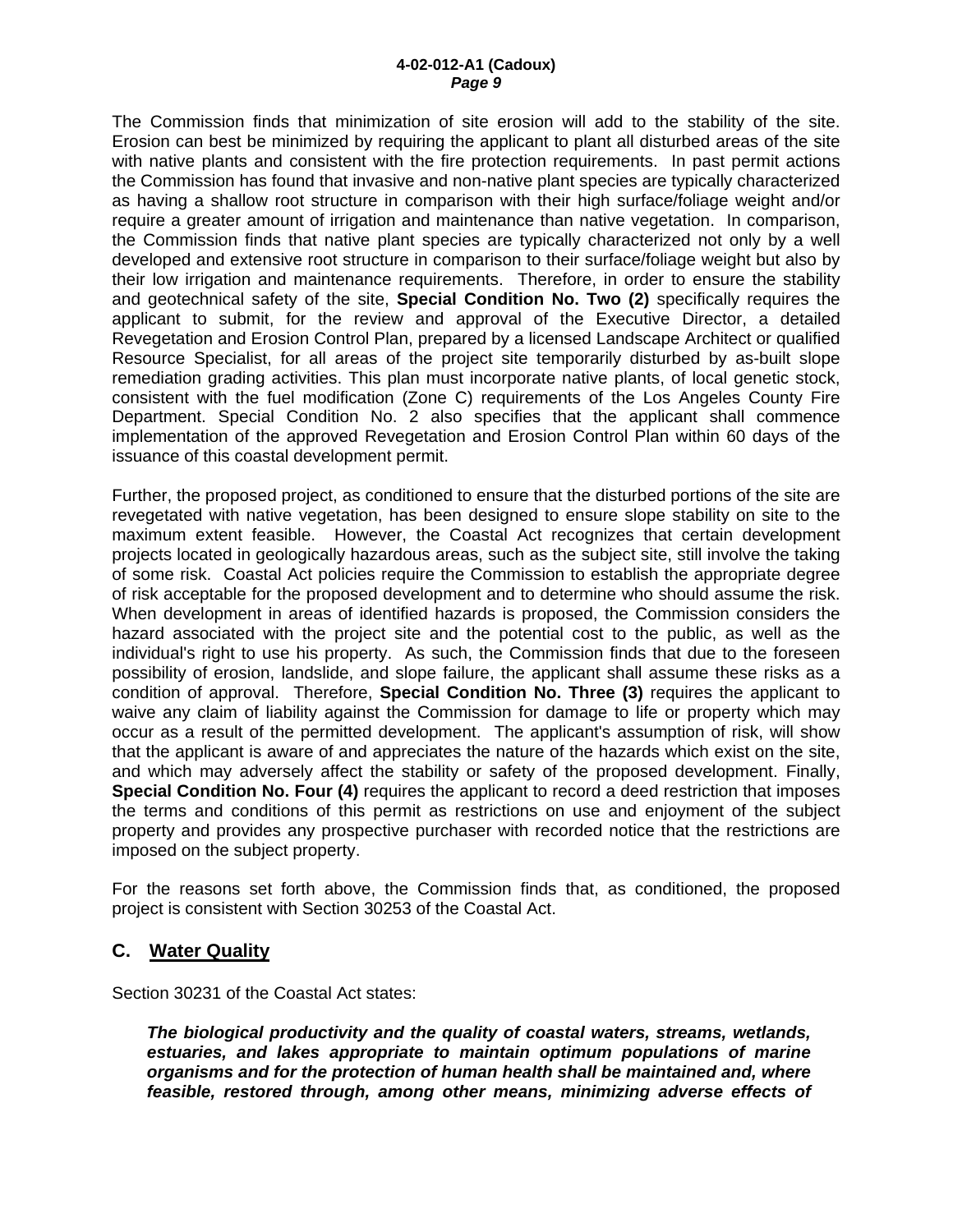#### *waste water discharges and entrainment, controlling runoff, preventing depletion of ground water supplies and substantial interference with surface water flow, encouraging waste water reclamation, maintaining natural vegetation buffer areas that protect riparian habitats, and minimizing alteration of natural streams.*

Sections 30231 of the Coastal Act require that the biological productivity and the quality of coastal waters and streams be maintained and, where feasible, restored through among other means, minimizing adverse effects of waste water discharge and entrainment, controlling runoff, preventing depletion of ground water supplies and substantial interference with surface water flows, maintaining natural buffer areas that protect riparian habitats, and minimizing alteration of natural streams.

The applicant requests an amendment to perform remedial grading (removal and recompaction with keyway) of an approximately 7,000 sq. ft. area of landslide debris on the subject property, and to relocate the previously approved septic system in order to be further set back from the landslide area. The purpose of the project is to stabilize a surficial landslide condition on the subject property that occurred as a result of the winter storms of 2005. The project site is situated on a gently sloping 2.5 acre property along Tuna Canyon Road within the southeast portion of the Santa Monica Mountains, Los Angeles County. The Commission finds that the proposed grading and recompaction of the landslide slope on the property, as well as relocation of the septic system, is required to effectively stabilize a landslide condition that occurred during the 2005 storm season. The Commission notes, however, that removal of vegetation, grading, and exposure of on-site soils can increase erosion on site and would subsequently result in a potential increase in the sedimentation of the downslope Tuna Canyon watershed. The Commission finds that the minimization of site erosion will minimize the project's potential individual and cumulative contribution to adversely affect the watershed. Erosion can best be minimized by requiring the applicant to revegetate the disturbed areas of the project site with native plants endemic to the Santa Monica Mountains and consistent with fire protection requirements. To ensure that revegetation and erosion control of the remediated slope is successful to minimize increased erosion and sedimentation of downslope waterways, **Special Condition No. Two (2)** requires the applicant to submit and implement a Revegetation and Erosion Control Plan, prepared by a biologist or environmental resource specialist, for the review and approval of the Executive Director. Native plant species that are endemic to the Santa Monica Mountains shall be used to cover all areas temporarily disturbed and where soils are exposed due to as-built landslide remediation activities. In addition, Special Condition 2 requires the applicant to install temporary erosion control measures until plantings become established and to implement a five year monitoring program to ensure the success of the replanting. Interim erosion control measures implemented during construction and post construction landscaping will serve to minimize the potential for adverse impacts to water quality resulting from drainage runoff during construction and in the post-development stage. Therefore, the Commission finds that **Special Condition No. 2** is necessary to ensure the proposed development will not adversely impact water quality or coastal resources.

The applicant is proposing to relocate the previously approved septic system, consisting of a 3,436-gallon septic tank and seepage pits, to accommodate the sewage of the previously approved development. The County of Los Angeles Environmental Health Department has given in-concept approval of the relocated septic system, determining that the system meets the requirements of the plumbing code. The County of Los Angeles' minimum health code standards for septic systems have been found protective of coastal resources and take into consideration the percolation capacity of soils within the Santa Monica Mountains, among other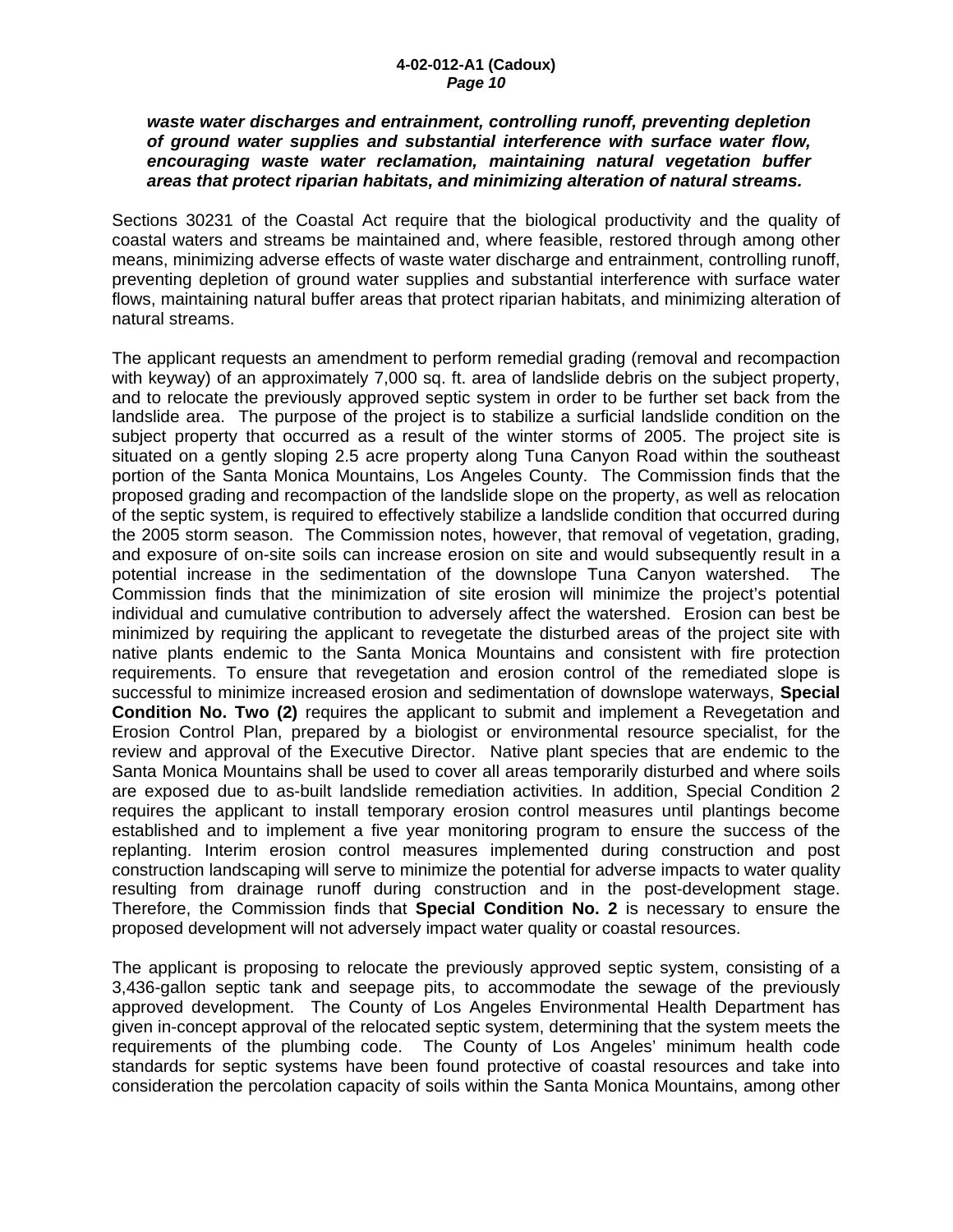criteria. Therefore, the proposed septic system, as proposed to be relocated and as designed to meet these standards, will minimize adverse impacts to water quality.

As conditioned to revegetate the disturbed area of the site and implement erosion control measures, the Commission finds that the proposed project will maintain water quality, consistent with Section 30231 of the Coastal Act.

### **D. Unpermitted Development**

Development has occurred on the subject site without the required coastal development permit amendment that includes remedial grading to stabilize a landslide condition on the subject property. While the applicant submitted an amendment application before the work was carried out, the application was not complete and the applicant conducted the revised grading work prior to Commission action on the permit amendment request. This application therefore includes the request for after-the-fact approval for the above referenced unpermitted development.

In order to ensure that the matter of unpermitted development addressed in this application is resolved without delay after approval of this amendment application, **Special Condition No. Five (5)** requires that the applicant satisfy all conditions of this permit that are prerequisite to the issuance of this permit within 90 days of Commission action, or within such additional time as the Executive Director may grant for good cause.

Although development has taken place prior to submission of this permit application, consideration of the application by the Commission has been based solely upon the Chapter 3 policies of the Coastal Act. Approval of a portion of this permit does not constitute a waiver of any legal action with regard to any alleged violations nor does it constitute an admission as to the legality of any development undertaken on the subject site without a coastal permit.

## **E. Local Coastal Program**

Section 30604 of the Coastal Act states:

*a) Prior to certification of the local coastal program, a coastal development permit shall be issued if the issuing agency, or the commission on appeal, finds that the proposed development is in conformity with the provisions of Chapter 3 (commencing with Section 30200) of this division and that the permitted development will not prejudice the ability of the local government to prepare a local program that is in conformity with the provisions of Chapter 3 (commencing with Section 30200).* 

Section 30604(a) of the Coastal Act provides that the Commission shall issue a Coastal Development Permit only if the project will not prejudice the ability of the local government having jurisdiction to prepare a Local Coastal Program that conforms with Chapter 3 policies of the Coastal Act. The preceding sections provide findings that the proposed project will be in conformity with the provisions of Chapter 3 if certain conditions are incorporated into the projects and are accepted by the applicant. As conditioned, the proposed development will not create adverse impacts and is found to be consistent with the applicable policies contained in Chapter 3. Therefore, the Commission finds that approval of the proposed development, as conditioned, will not prejudice the County of Los Angeles' ability to prepare a Local Coastal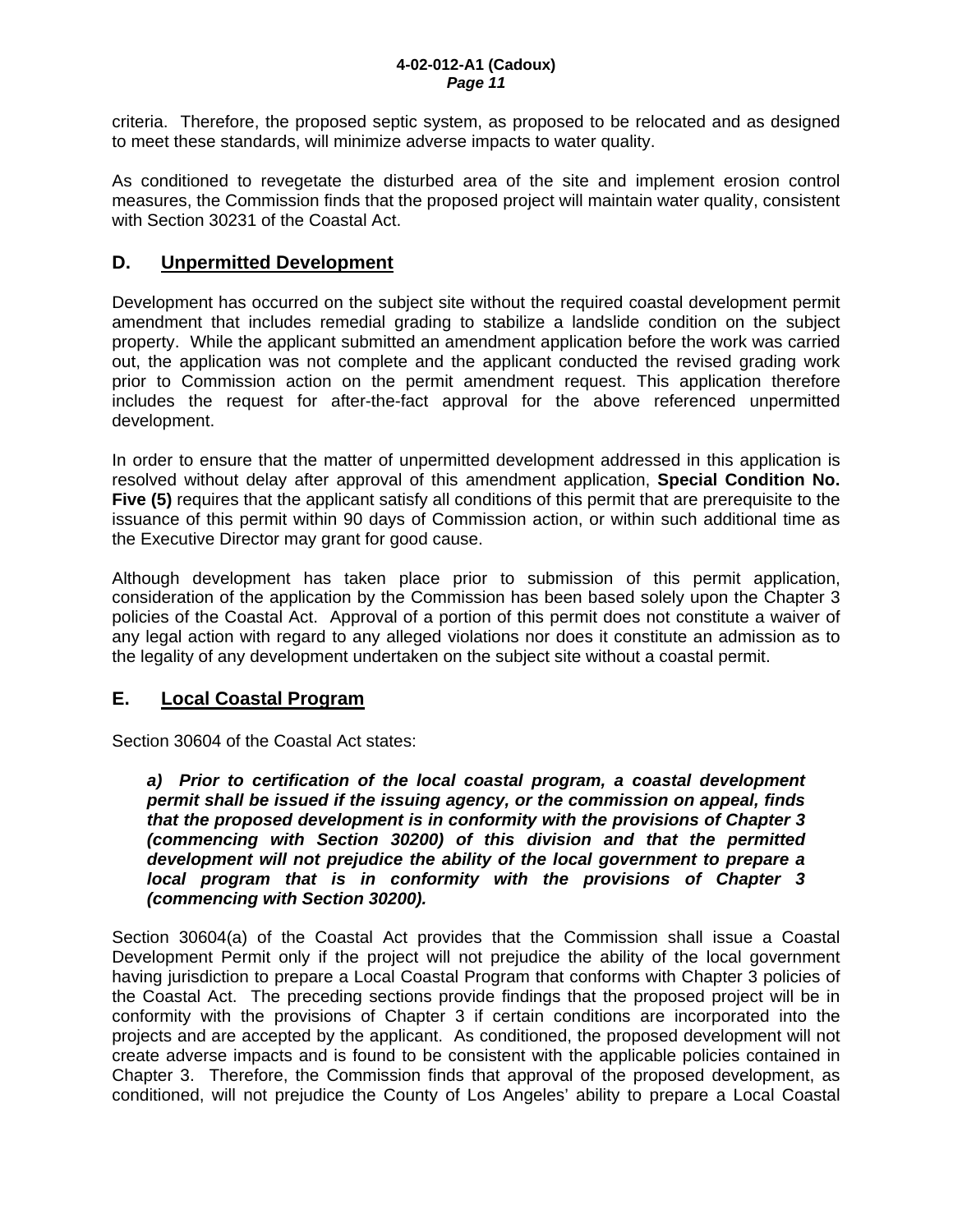Program for this area which is also consistent with the policies of Chapter 3 of the Coastal Act, as required by Section 30604(a).

## **F. California Environmental Quality Act**

Section 13096(a) of the Commission's administrative regulations requires Commission approval of a Coastal Development Permit application to be supported by a finding showing the application, as conditioned by any conditions of approval, to be consistent with any applicable requirements of the California Environmental Quality Act (CEQA). Section 21080.5(d)(2)(A) of CEQA prohibits a proposed development from being approved if there are feasible alternatives or feasible mitigation measures available which would substantially lessen any significant adverse effect that the activity may have on the environment.

The Commission incorporates its findings on Coastal Act consistency at this point as if set forth in full. These findings address and respond to all public comments regarding potential significant adverse environmental effects of the project that were received prior to preparation of the staff report. As discussed in detail above, project alternatives and mitigation measures have been considered and incorporated into the project. Five types of mitigation actions include those that are intended to avoid, minimize, rectify, reduce, or compensate for significant impacts of development. Mitigation measures required to minimize impacts include requiring revegetation of disturbed soils (water quality and geologic stability), and implementation of erosion control measures (water quality and geologic stability). As conditioned, there are no feasible alternatives or feasible mitigation measures available, beyond those required, which would substantially lessen any significant adverse impact that the activity may have on the environment. Therefore, the Commission finds that the proposed project, as conditioned to mitigate the identified impacts, can be found to be consistent with the requirements of the Coastal Act to conform to CEQA.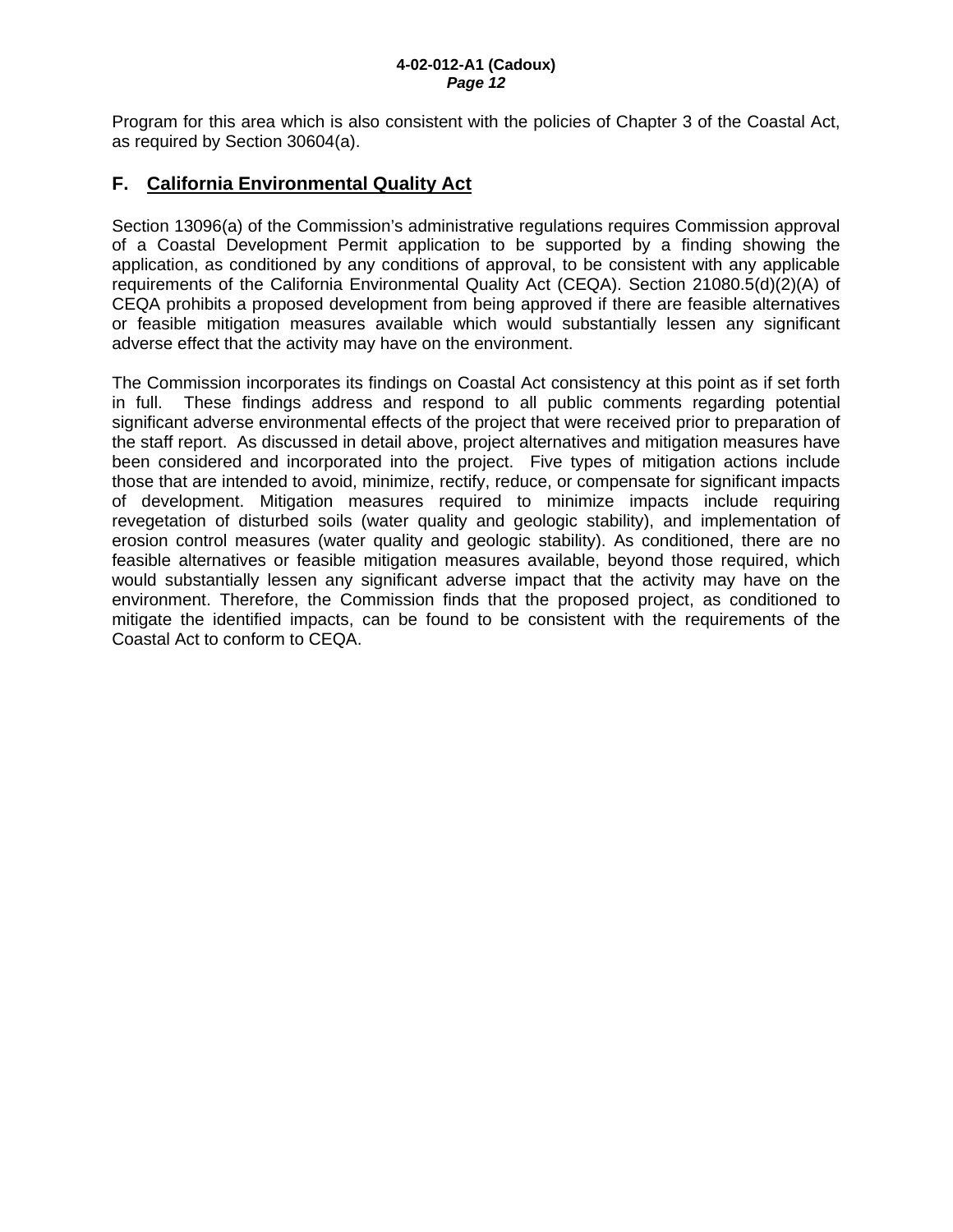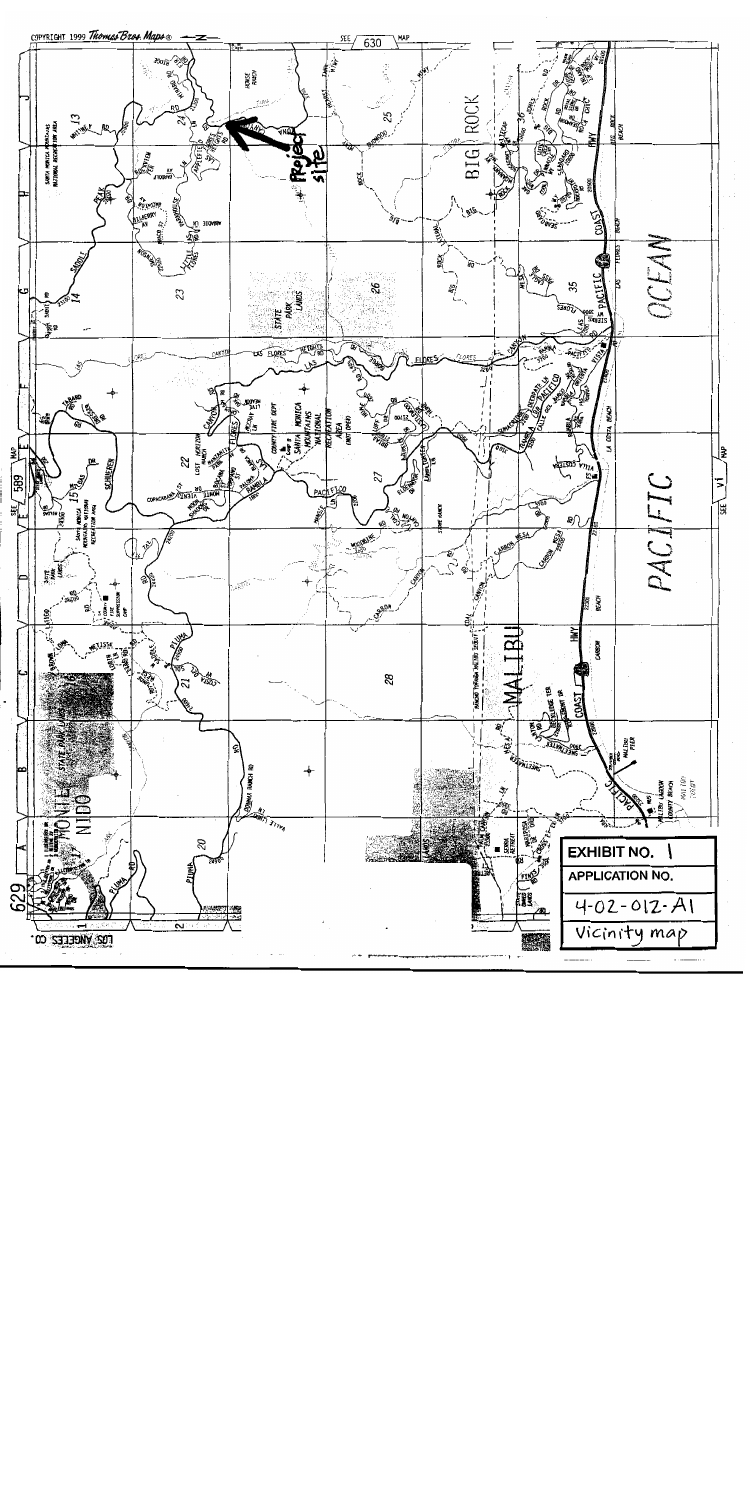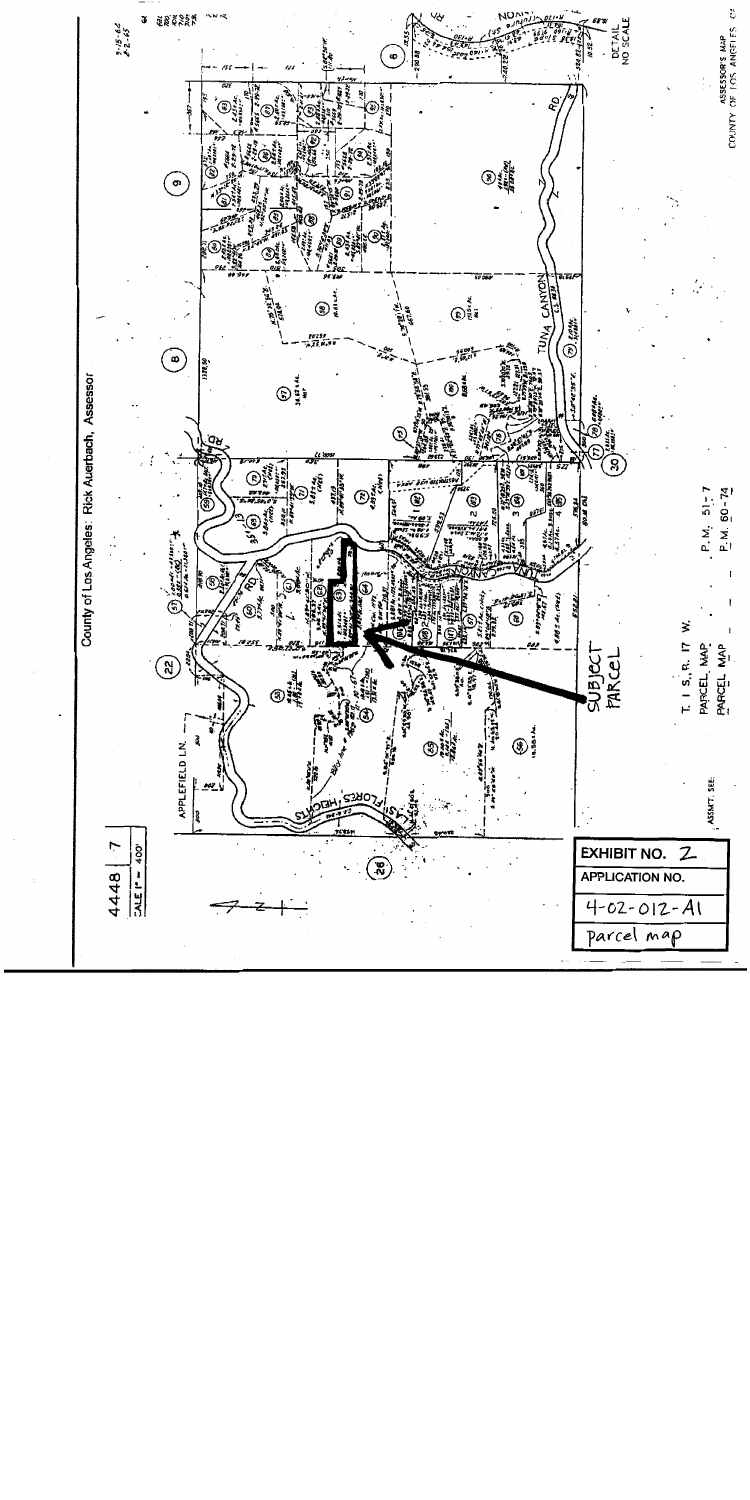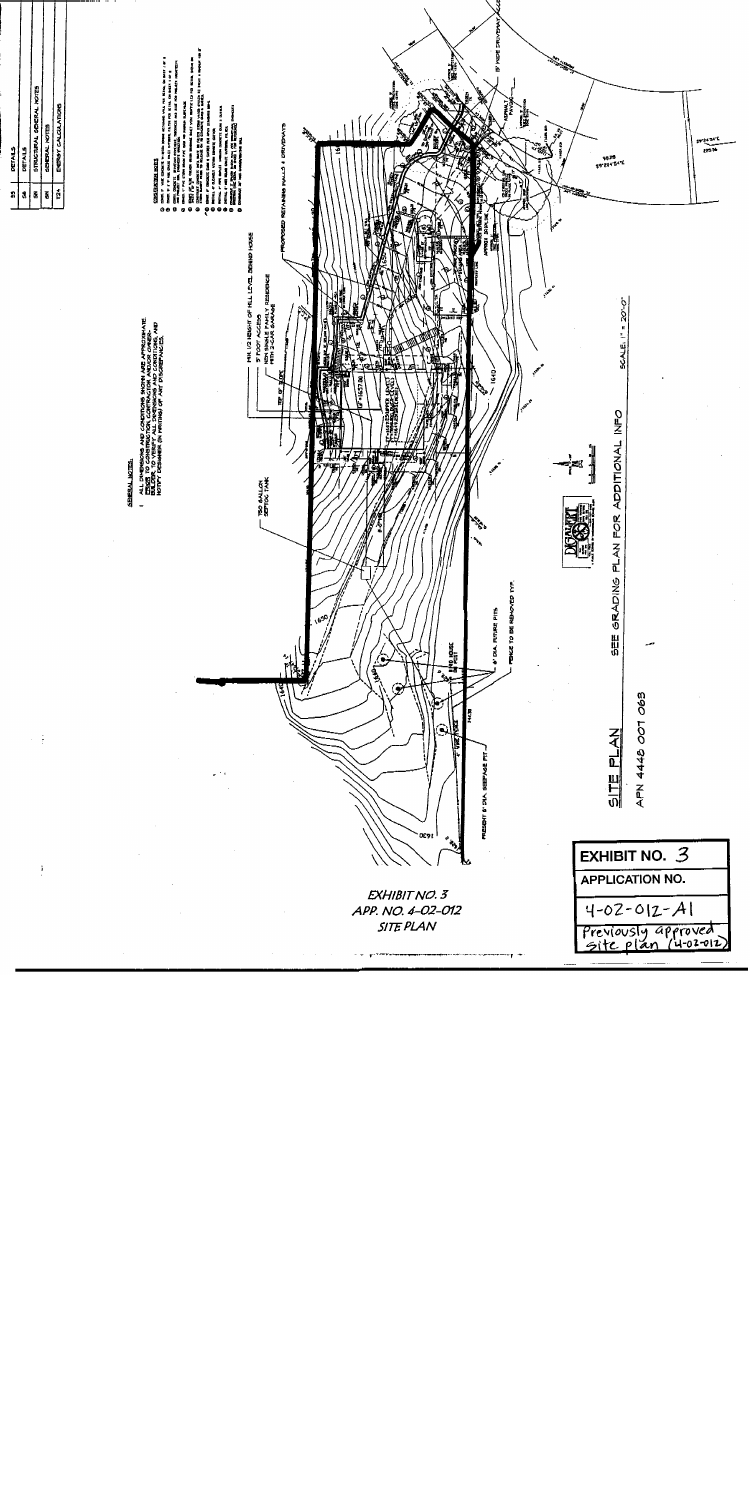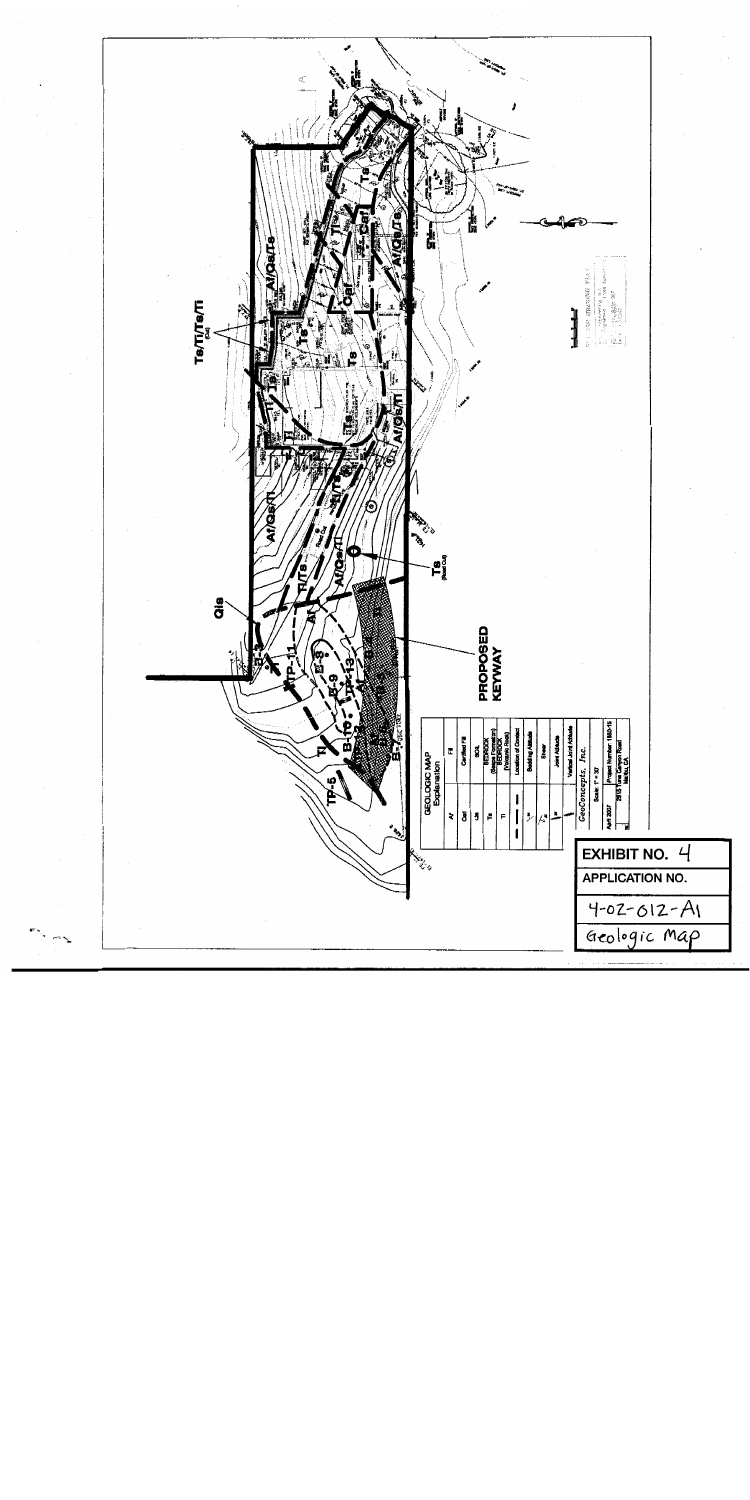